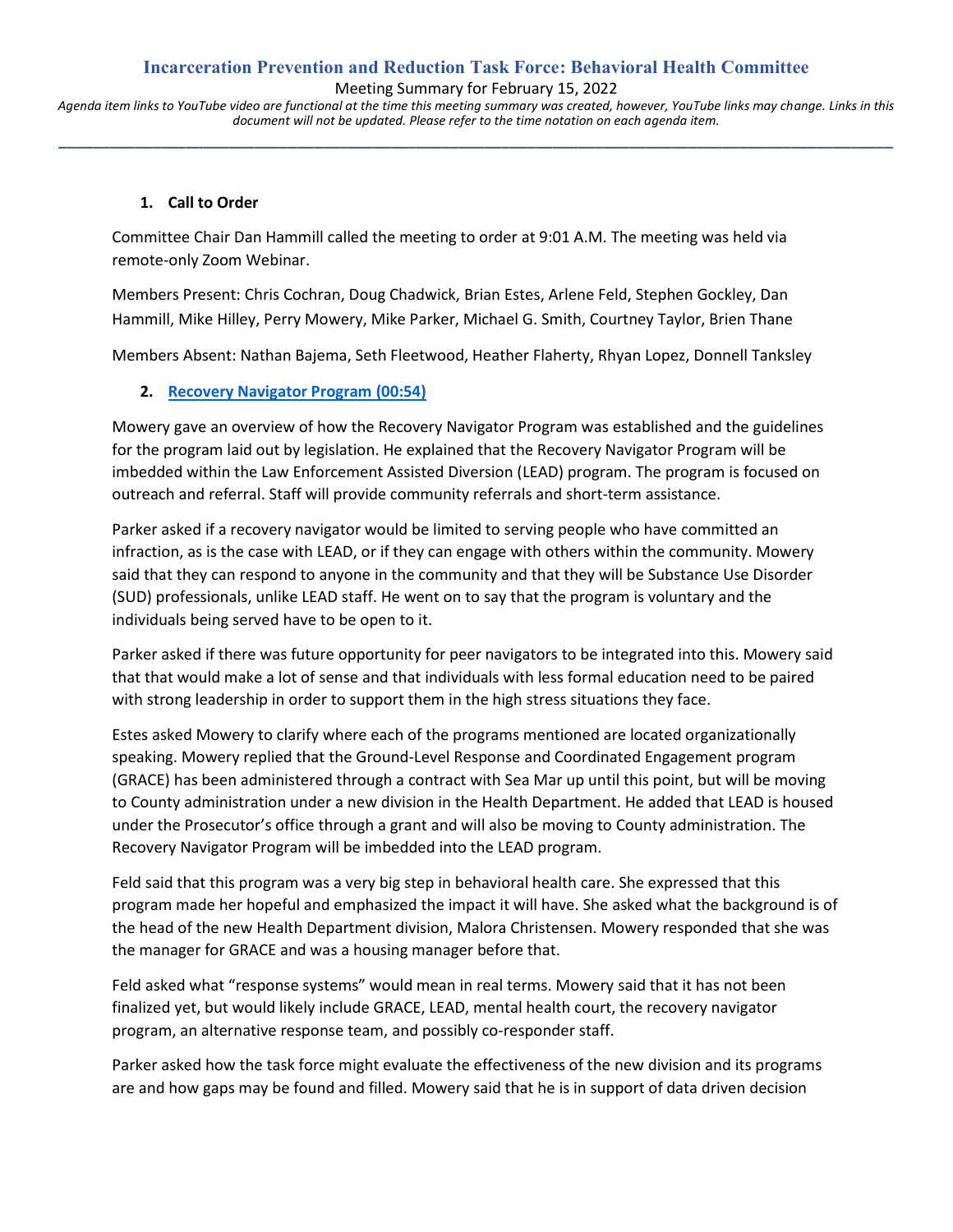*document will not be updated. Please refer to the time notation on each agenda item.* **\_\_\_\_\_\_\_\_\_\_\_\_\_\_\_\_\_\_\_\_\_\_\_\_\_\_\_\_\_\_\_\_\_\_\_\_\_\_\_\_\_\_\_\_\_\_\_\_\_\_\_\_\_\_\_\_\_\_\_\_\_\_\_\_\_\_\_\_\_\_\_\_\_\_\_\_\_\_\_\_\_\_\_\_\_\_\_\_\_\_\_\_\_\_\_\_\_\_**

making and suggested that Malora Christensen should be participating in the Task Force on some level. He said that Christensen will be a good resource for data and she will be working on ways to gather needed data about the new division.

Estes echoed the need for evaluation and data analysis. He suggested that it would be beneficial to look at how similar programs are evaluated across the country and that a contractor would likely be needed.

Hilley said that they should think about developing a community information hub to concentrate all the data from various departments and organizations. He added that the most challenging part of this will be obtaining data sharing agreements from all involved.

## **3. [Public Health, Safety, and Justice Needs Assessment](https://youtu.be/D_0Nc1rrF4Y?t=1824) (30:25)**

Hammill, Parker, and Gockley explained that the Committee has years of experience gathering knowledge about behavioral health topics. Many of the Stakeholder Advisory Committee (SAC) members may benefit from being able to join the committee meetings as guests in order to build their knowledge and bring it back to their work on the SAC.

Hammill said he has concerns about compressing eight years of information from the committee and passing that content on to the SAC members. He said that the best way they have been able to come up with to do this so far is to have the SAC members be able to interact with the committee by joining meetings rather than watching previous recordings. He emphasized that he is very concerned with public safety and the issues stemming from the degradation of the jail facility.

Taylor shared that she is seeing a disagreement in the community about where taxpayer money should be going. She said that the changes would need to be larger than a new facility and that she is supportive of more behavioral health specialists in the jail. Hammill agreed that it was about more than just a facility and described programming and staff he feels are important.

Gockley added that jail planning should be the smaller part of the work of the SAC and that service development should be the larger part, which will require education for the SAC members and where the work of Behavioral Health Committee's collective knowledge could be useful. He spoke further about the interplay between behavioral health and law enforcement.

Chadwick agreed that there is a lack of behavioral health services in the community and it is a source of frustration with law enforcement. He said that he has seen a shift in attitudes and an acknowledgement that law enforcement and behavioral health services have a symbiotic relationship. He added that a new facility is an important component of behavioral health so that there is space for those programs.

Feld said that her support for a new jail is dependent on a robust mental health and social service system. She went on to say that it is crucial that this facility include the services that our County needs.

Mowery spoke about intrinsic and extrinsic motivations for joining programs and the impact on recidivism the programs have.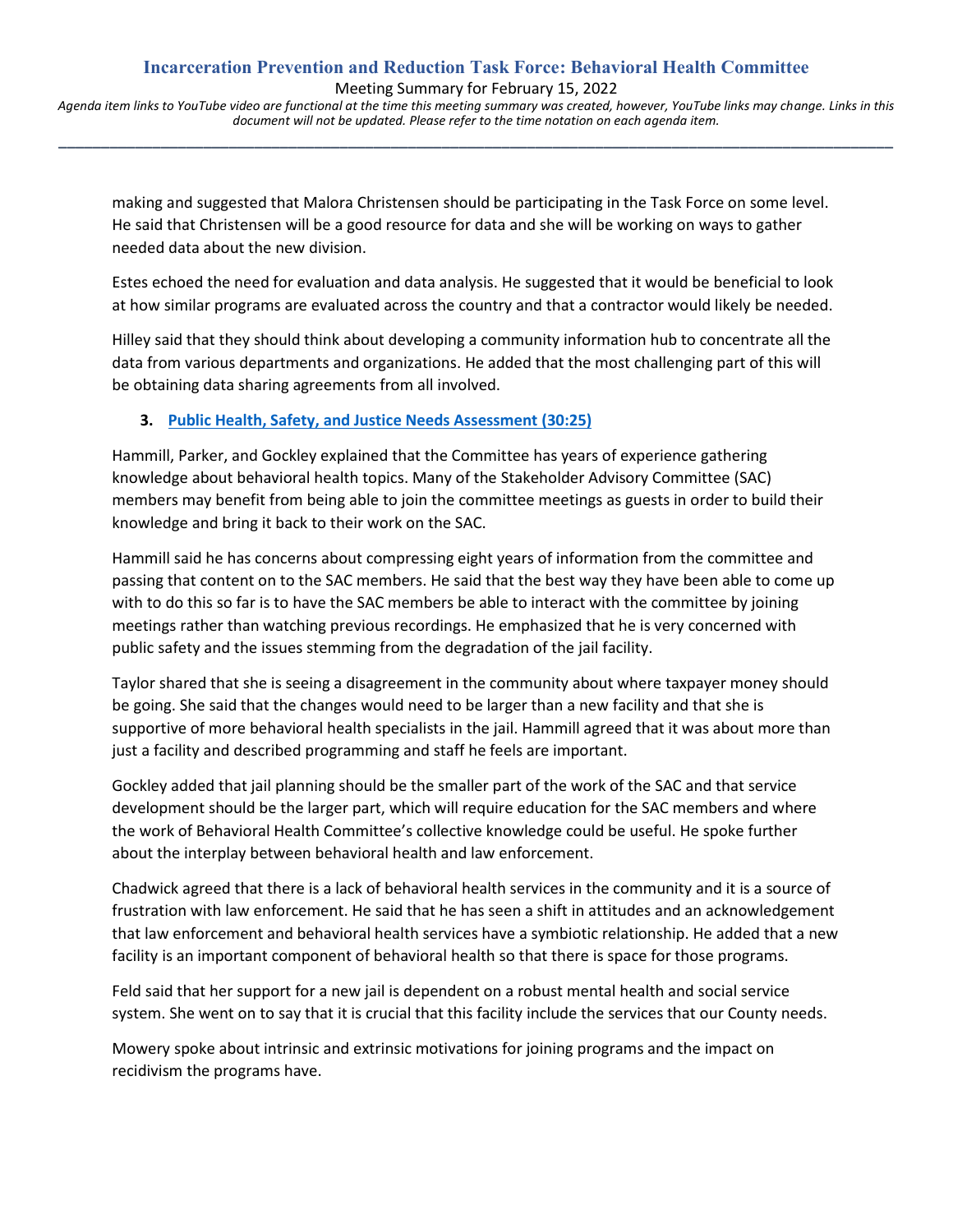## **Incarceration Prevention and Reduction Task Force: Behavioral Health Committee** Meeting Summary for February 15, 2022

*Agenda item links to YouTube video are functional at the time this meeting summary was created, however, YouTube links may change. Links in this document will not be updated. Please refer to the time notation on each agenda item.* **\_\_\_\_\_\_\_\_\_\_\_\_\_\_\_\_\_\_\_\_\_\_\_\_\_\_\_\_\_\_\_\_\_\_\_\_\_\_\_\_\_\_\_\_\_\_\_\_\_\_\_\_\_\_\_\_\_\_\_\_\_\_\_\_\_\_\_\_\_\_\_\_\_\_\_\_\_\_\_\_\_\_\_\_\_\_\_\_\_\_\_\_\_\_\_\_\_\_**

Smith stressed the importance of having a facility that offers a wide range of services. He said there can be a mindset with incarcerated people that service providers are part of the system, akin to correctional officers, and it can be seen as taboo for incarcerated individuals to interact with those staff members. He asked how many peer staff were being utilized and added that peers who are in the jail with those receiving services would be more effective. Taylor responded that with some of her clients, she sees the opposite effect. Some of her clients see their cell mates getting services and want that for themselves. She said that there are a variety of situations and attitudes among incarcerated people.

## **4. [Update the Sequential Intercept](https://www.youtube.com/watch?v=D_0Nc1rrF4Y&t=3650s) (1:00:50)**

Hammill went over the sequential intercept model and showed committee members how the programs and services are organized within the model. He said that Whatcom is far ahead of many counties in terms of services offered, but there is still work to do. He read out the programs that are in place but have resource shortages.

Chadwick gave an update on the jail Medication Assisted Therapy (MAT) program, saying that it has expanded significantly in the last month due to a new physician being on board.

Parker explained the housing lab program and advocated for including that or something more robust in the new facility.

Taylor said that mental health court was operating normally in a mainly virtual environment. She added that they would only be doing one trial per week in Superior Court.

Hammill continued with the intercept model document, reading out the programs that are needed but not yet in existence.

Parker said that the intercept model demonstrates that the jail is only one piece in the larger context of support services. He asked if the committee members thought this framework would be a good example to bring to the SAC members and larger community. Feld suggested that the intercept model was too overwhelming and that it would need to be simpler and clearer in order for the majority of people to understand. Taylor agreed that the intercept model is not accessible to everybody and that community members will disengage when faced with this level of data. She said that it would be helpful for the information to be reframed so that it is accessible to the people who are actually interacting with the various intercepts. Estes added that portions of that chart could be useful to certain voters, but agreed that it needed to be simplified for most voters.

#### **5. [Items for March Joint meeting with Legal & Justice Systems Committee](https://youtu.be/D_0Nc1rrF4Y?t=5020) (1:23:40)**

Ideas suggested for discussion at the upcoming joint meeting included:

- Outpatient restoration services
- Chief Wendy Jones presenting on the current situation with Western State and prevalence of mental illness in the jail.
- Inviting SAC members to the meeting